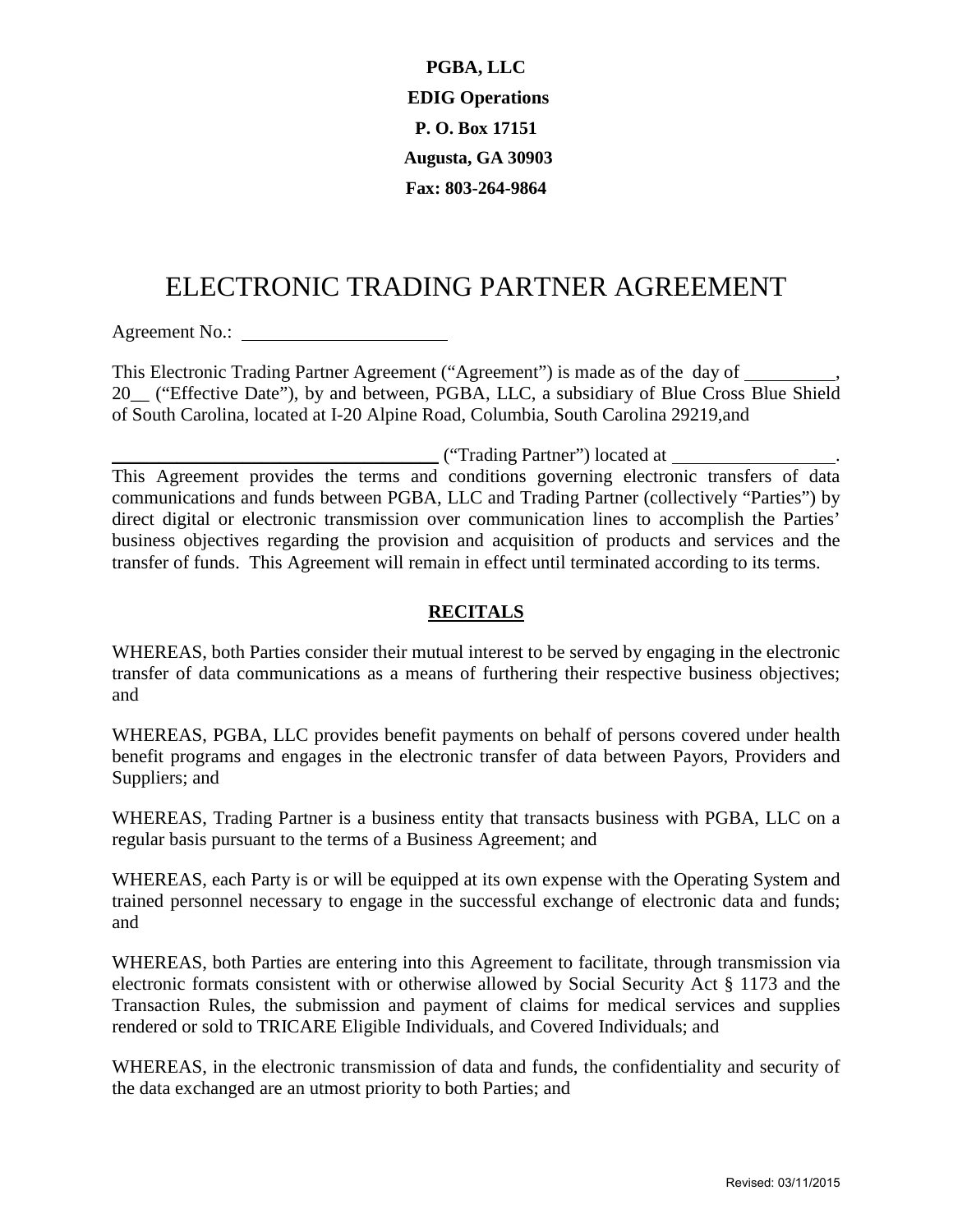WHEREAS, PGBA, LLC anticipates that Trading Partner may use, in the performance of this Agreement, various third-party Business Associates in the electronic exchange of information;

NOW, THEREFORE, in consideration for the mutual promises herein, the Parties agree as follows:

#### **I. DEFINITIONS**

The following terms with initial capitals have these meanings:

- 1.1 ANSI means American National Standards Institute, an organization whose Accredited Standards Committee develops and approves uniform standards for the electronic interchange of business transactions.
- 1.2 Business Agreement means a written agreement between PGBA, LLC and Trading Partner whereby PGBA, LLC and Trading Partner may exchange Data and/or funds and includes, without limitation, a Plan Hospital Contract, a Medicare Provider Agreement, a Medical Services Advisory Agreement, a PPO Hospital Contract, a PPO Physician Agreement, a Managed Care Network Preferred Physician Agreement or any other applicable written agreement between the Parties that now exists or that the Parties may enter into from time to time.
- 1.3 Business Associate means a third-party organization, designated in the Trading Partner Business Associate Authorization Rider, that contracts with Trading Partner to perform services to facilitate the electronic transfer of Data or funds or to conduct other business functions on behalf of Trading Partner. Examples of Business Associates include, without limitation, clearinghouses, vendors, billing services, service bureaus, accounts receivable management firms and banking institutions.
- 1.4 TMA means the TRICARE Management Activity of the United States Department of Defense. TMA is a federal agency that administers the TRICARE programs.
- 1.5 Confidential Health Information means information relating to specific Individuals, including Individually Identifiable Health Information and Health Information, that is exchanged by and between PGBA, LLC and Trading Partner or Business Associate for various business purposes, and that is protected from disclosure to unauthorized persons or entities by Social Security Act § 1171 *et seq.*, the Standards for Privacy of Individually Identifiable Health Information, 45 C.F.R. Parts 160 and 164, the Privacy Act of 1974 (5 U.S.C. § 552A), or other applicable state and federal statutes and regulations, including statutes and regulations protecting the privacy of general medical, mental health and substance abuse records (collectively "Privacy Statutes and Regulations").
- 1.6 Covered Individual means an Individual who is eligible for payment of certain services or supplies rendered or sold to the Individual or to the Individual's eligible dependents under the terms, conditions, limitations and exclusions of a health benefit program issued or administered by PGBA, LLC or a health benefit program issued or administered by another Payor.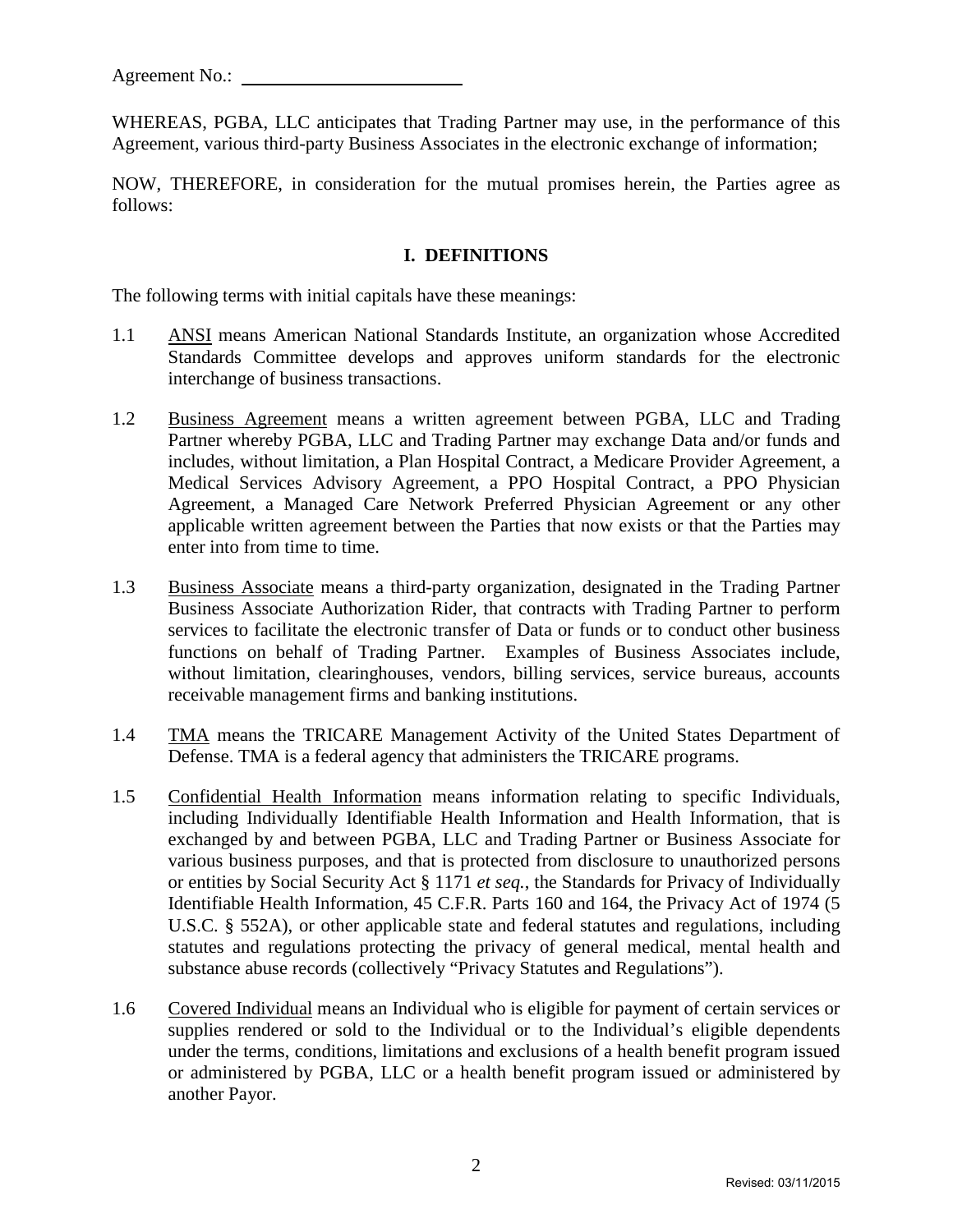- 1.7 Data mean formalized representation of specific facts or concepts suitable for communication, interpretation or processing by people or automatic means.
- 1.8 Data Transmission means automated transfer or exchange of Data, pursuant to the terms and conditions of this Agreement, between PGBA, LLC and Trading Partner or Business Associate by means of their respective Operating Systems, which are compatible for that purpose, and includes without limitation Electronic Data Interchange ("EDI"), Electronic Remittance Advice ("ERA"), Electronic Funds Transfer ("EFT") and Electronic Media Claims ("EMC") transmissions.
- 1.9 Electronic Data Interchange ("EDI") means the automated exchange of business documents from application to application.
- 1.10 Electronic Funds Transfer ("EFT") means the value-dated transmission of an electronic message to a depository institution instructing it to make a book entry reflecting the transfer of funds between PGBA, LLC and Trading Partner.
- 1.11 Electronic Media Claims ("EMC") means automated methods of submitting claims for payment of medical services or supplies rendered or sold by a Provider or Supplier to an Individual.
- 1.12 Electronic Remittance Advice ("ERA") means a document containing information pertaining to the disposition of a specific claim for payment of services or supplies rendered to an Individual that a Provider or Supplier files with PGBA, LLC on the Individual's behalf. The documents include, without limitation, information such as the Provider or Supplier name and address, Individual's name, date of service, amount billed, amount paid, whether the claim is approved or denied, and if denied, the reason for the denial.
- 1.13 Envelope means a control structure in a format mutually agreeable to PGBA, LLC and Trading Partner for the electronic interchange of one or more encoded Data Transmissions between PGBA, LLC and Trading Partner or Business Associate.
- 1.14 **HHS** means the United States Department of Health and Human Services.
- 1.15 Health Information means any information, whether oral or recorded in any form or medium that (i) is created or received by a Provider, health plan, public health authority, employer, life insurer, school, university or health care clearinghouse and (ii) relates to the past, present, or future physical or mental health or condition of an Individual, the provision of health care to an Individual or the past, present, or future payment for the provision of health care to an Individual.
- 1.16 Individual means a person whose claims for services or supplies may be eligible to be paid under the terms of an applicable governmental or private program for which PGBA, LLC processes or administers claims, and specifically includes without limitation Medicare Eligible Individuals, Medicaid Eligible Individuals and Covered Individuals. PGBA, LLC and Trading Partner acknowledge and agree that claim payments made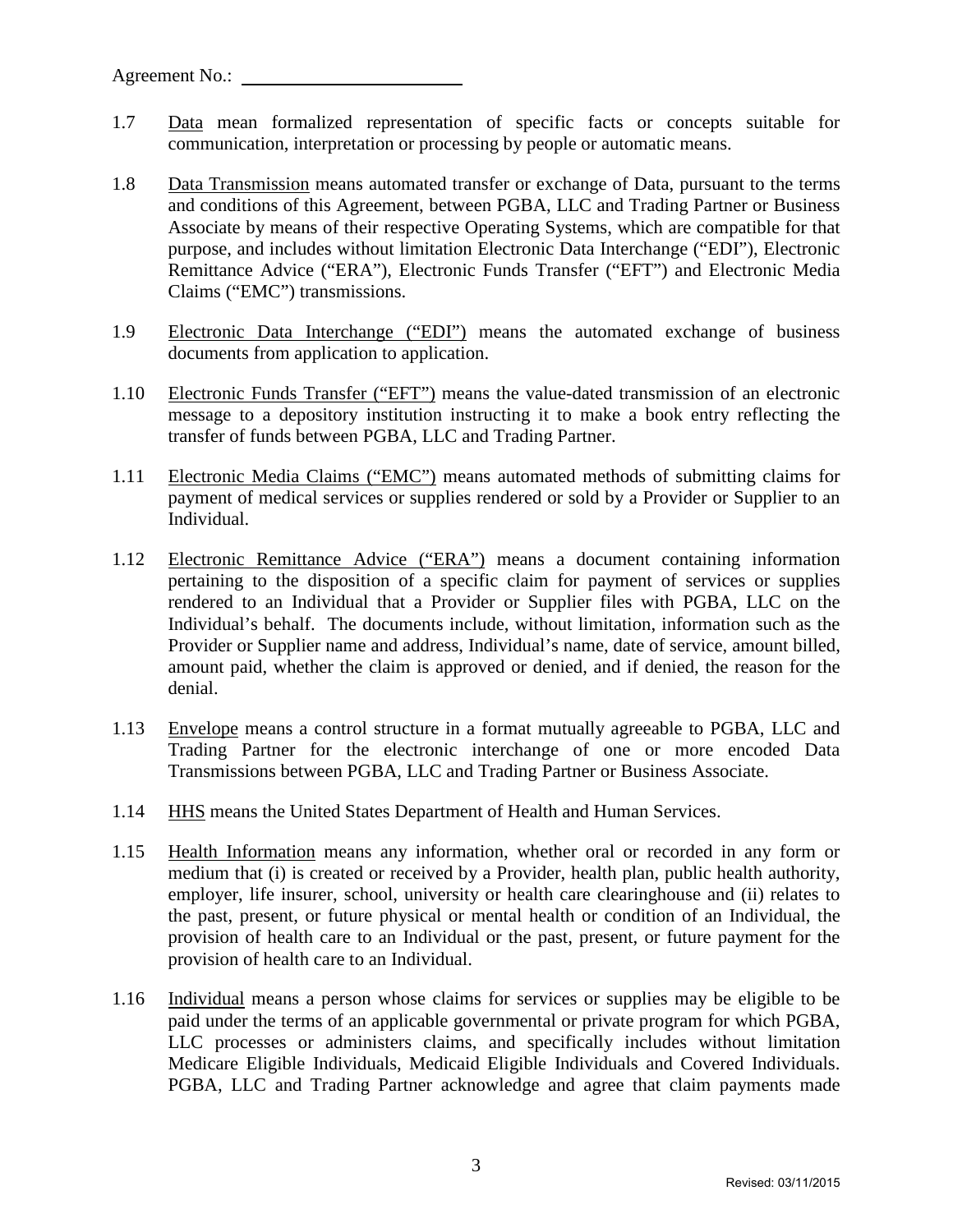according to this Agreement will be made directly to Trading Partner or Business Associate on behalf of the Individual.

- 1.17 Individually Identifiable Health Information means any Health Information, including demographic information collected from an Individual, that is created or received by a Provider, health plan, employer or health care clearinghouse and either (i) identifies an Individual or (ii) creates a reasonable basis to believe the information can be used to identify the Individual.
- 1.18 Lost or Indecipherable Transmission means a Data Transmission that is not received or cannot be processed to completion by the receiving Party because it is garbled or incomplete, regardless of how or why the Data Transmission was rendered garbled or incomplete.
- 1.19 TRICARE means the Department of Defense healthcare program for active duty members, and their families, and retirees and their families. TRICARE is an enhancement of CHAMPUS, the Civilian Health and Medical Program of the Uniformed Services, established under the Code of Federal Regulations #19917.
- 1.20 TRICARE Eligible Individuals mean those Individuals eligible for payment of charges for services rendered or supplies sold to them under TRICARE.
- 1.21 National Standard Identifier means the standard unique health identifier for each Individual, employer, health plan and Provider for use in the health care system.
	- (a) Employer Identifier means the Federal Employer Identification Number assigned by the Internal Revenue Service to identify the tax accounts of businesses with employees or businesses operating as partnerships or corporations or such other unique alphanumeric identifier assigned to employers pursuant to regulations implementing the Health Insurance Portability and Accountability Act of 1996.
	- (b) National Provider Identifier means the unique alphanumeric identifier assigned to each Provider pursuant to regulations implementing the Health Insurance Portability and Accountability Act of 1996.
	- (c) Additional Identifiers mean identifiers for health plans and Individuals assigned pursuant to regulations implementing the Health Insurance Portability and Accountability Act of 1996.
- 1.22 Operating System means the equipment, software and trained personnel necessary for a successful Data Transmission.
- 1.23 Payor means a business organization that provides benefit payments for certain services or supplies rendered or sold to Covered Individuals or their eligible dependents under the terms, conditions, limitations and exclusions of a health benefit program issued or administered by the Payor.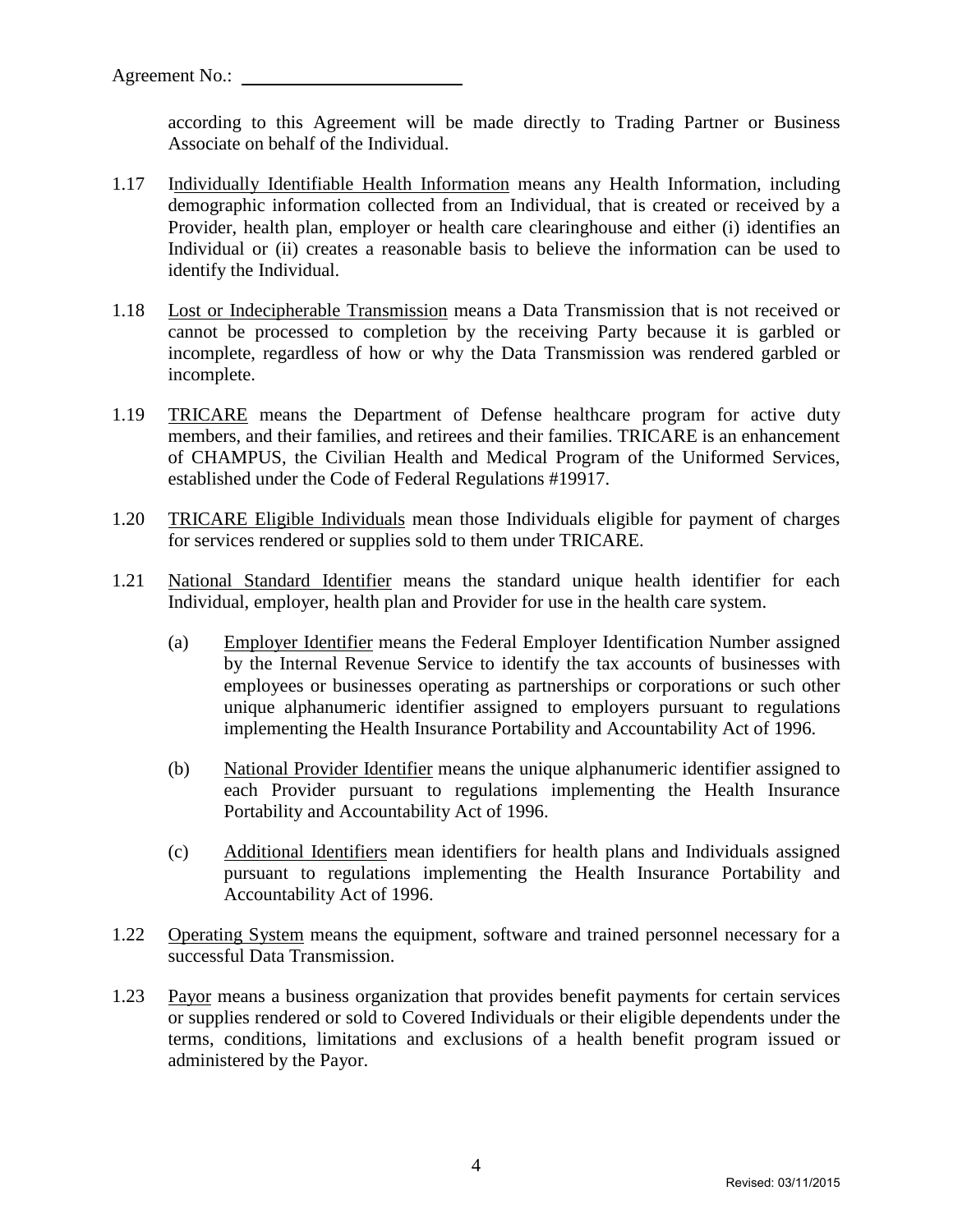- 1.24 Proprietary Information means information used or created by PGBA, LLC in the conduct of its business activities that is not normally made available to PGBA's customers, competitors or third parties, the disclosure of which will or may impair PGBA's competitive position or otherwise prejudice PGBA's ongoing business.
- 1.25 Provider means a hospital or professional practitioner duly certified or licensed to provide health care services to Covered Individuals, and includes, without limitation, extended care facilities, skilled nursing facilities, rehabilitation facilities, home health agencies, hospices, physicians, dentists, clinical social workers, ambulance services, and hospitals or professional practitioners specifically certified or approved by HHS to provide reimbursable health care services to Medicare Eligible Individuals.
- 1.26 Security Access Codes mean alphanumeric codes that PGBA assigns to Trading Partner to allow Trading Partner access to PGBA's Operating System for the purpose of successfully executing Data Transmissions or otherwise carrying out this Agreement.
- 1.27 Source Documents mean documents containing Data that are or may be required as part of a Data Transmission concerning a claim for payment of charges for medical services that a Provider furnishes or medical supplies that a Supplier sells to a Covered Individual. Source Documents are subject to the security standards of Article V of this Agreement. Examples of Data contained within a Source Document include, without limitation, Individual's name and identification number, claim number, diagnosis codes for the services rendered, dates of service, service procedure descriptions, applicable charges for the services rendered, the Provider's or Supplier's name and/or National Standard Identifier, and signature.
- 1.28 Supplier means a person or organization engaged in the business of selling or leasing durable medical equipment or supplies to Covered Individuals.
- 1.29 Trade Data Log means the complete, written summary of Data and Data Transmissions exchanged between the Parties over the period of time this Agreement is in effect and includes, without limitation, sender and receiver information, and transmission date, time and general nature.
- 1.30 Transaction Rules means the Standards for Electronic Transactions, 45 C.F.R. Parts 160 and 162, as may be amended or modified from time to time.

# **II. TERM AND TERMINATION**

- 2.1 Term of Agreement. This Agreement will remain in effect for an initial period of One year (1) year(s) from the Effective Date, and will automatically renew for successive periods of One year (1) year(s) unless terminated pursuant to Section 2.2 or Section 2.3.
- 2.2 Voluntary Termination. Either Party may terminate this Agreement on Sixty (60) day(s) prior written notice to the other Party.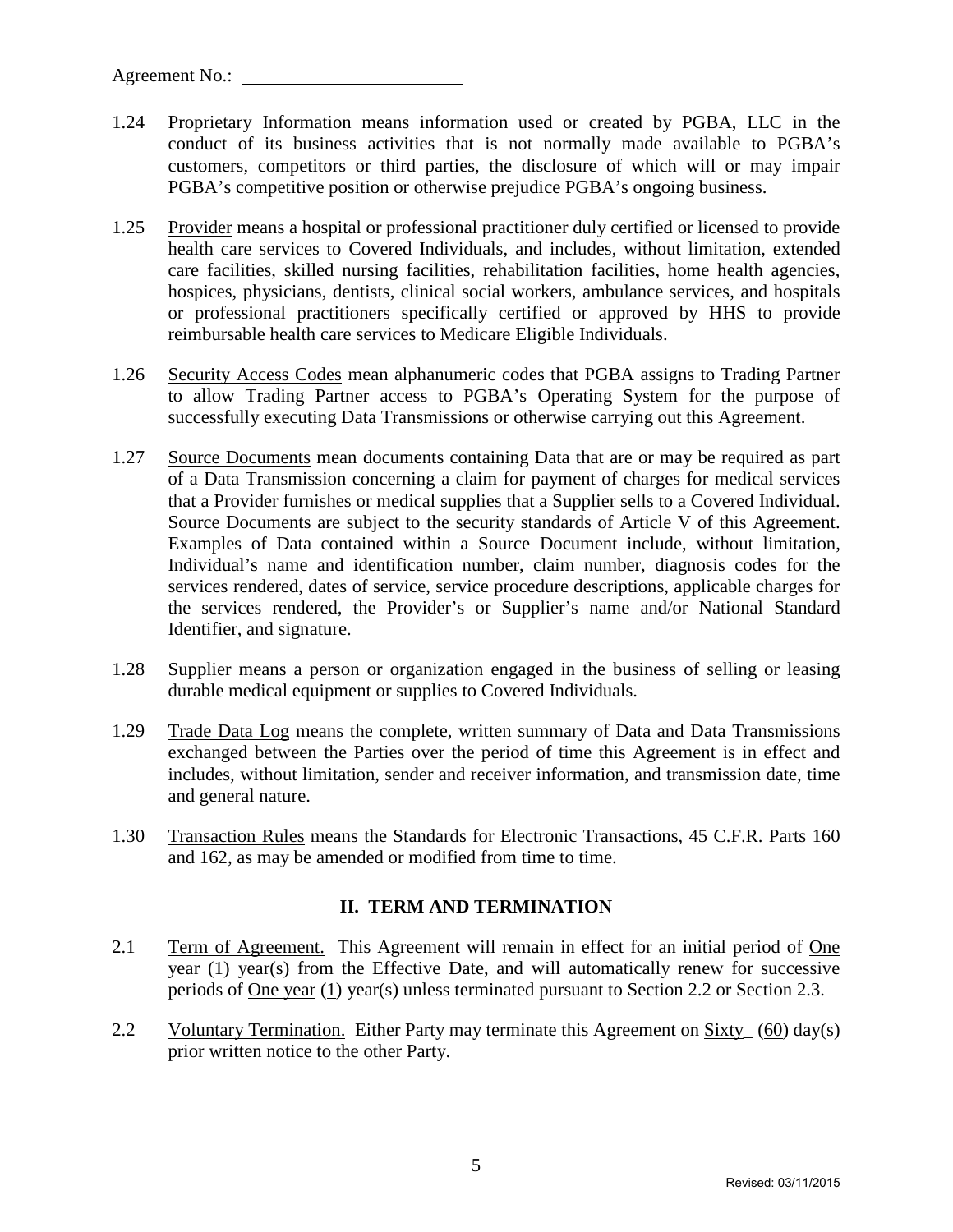2.3 Termination for Cause. Either Party may terminate this Agreement upon Sixty\_ (60) day(s) prior written notice to the other Party upon the default by the other Party of any material obligation of this Agreement, provided that the written notice sets forth the default with reasonable specificity and the default is incurable or, being capable of cure, has not been cured within the Sixty (60) day period after receipt of the written notice.

In the event of (i) a breach by Trading Partner of any section of Article V or of Article VII of this Agreement or (ii) termination of any applicable Business Agreement between the Parties, PGBA will have the unilateral right to terminate this Agreement immediately by providing Trading Partner with written notice of termination.

#### **III. OBLIGATIONS OF THE PARTIES**

- 3.1 Mutual Obligations. The mutual obligations of PGBA and Trading Partner include the following:
	- (a) EDI/EFT Data Transmission Accuracy. The Parties will take reasonable care to ensure that Data Transmissions are timely, complete, accurate and secure. Each Party will take reasonable precautions in accordance with Article V of this Agreement to prevent unauthorized access to the other Party's Operating System, Data Transmissions or the contents of an Envelope transmitted to or from either Party.
	- (b) Retransmission of Lost or Indecipherable Transmissions. A Party will retransmit the original transmission within Five  $(5)$  business day(s) of its discovery that a Data Transmission is a Lost or Indecipherable Transmission.
	- (c) Equipment Cost. Each Party will obtain and maintain, at its own expense, its own Operating System necessary for timely, complete, accurate and secure Data Transmission pursuant to this Agreement. Each Party will pay its own costs related to Data Transmission under this Agreement, including, without limitation, charges for the Party's own Operating System equipment, software and services, maintaining an electronic mailbox, connection time, terminals, connections, telephones, modems and applicable minimum use charges. Each Party will be responsible for its own expenses incurred for translating, formatting and sending or receiving communications over the electronic network to any electronic mailbox of the other Party.
	- (d) Backup Files. Each Party will maintain adequate backup files, electronic tapes or other sufficient means to recreate a Data Transmission for at least seven (7) years from the Data Transmission's creation date. Such backup files, tapes or other sufficient means will be subject to the terms of Article V of this Agreement to the same extent as the original Data Transmission.
	- (e) Transmission Format. All standard transactions, as defined by Social Security Act § 1173(a) and the Transaction Rules, conducted between PGBA, LLC and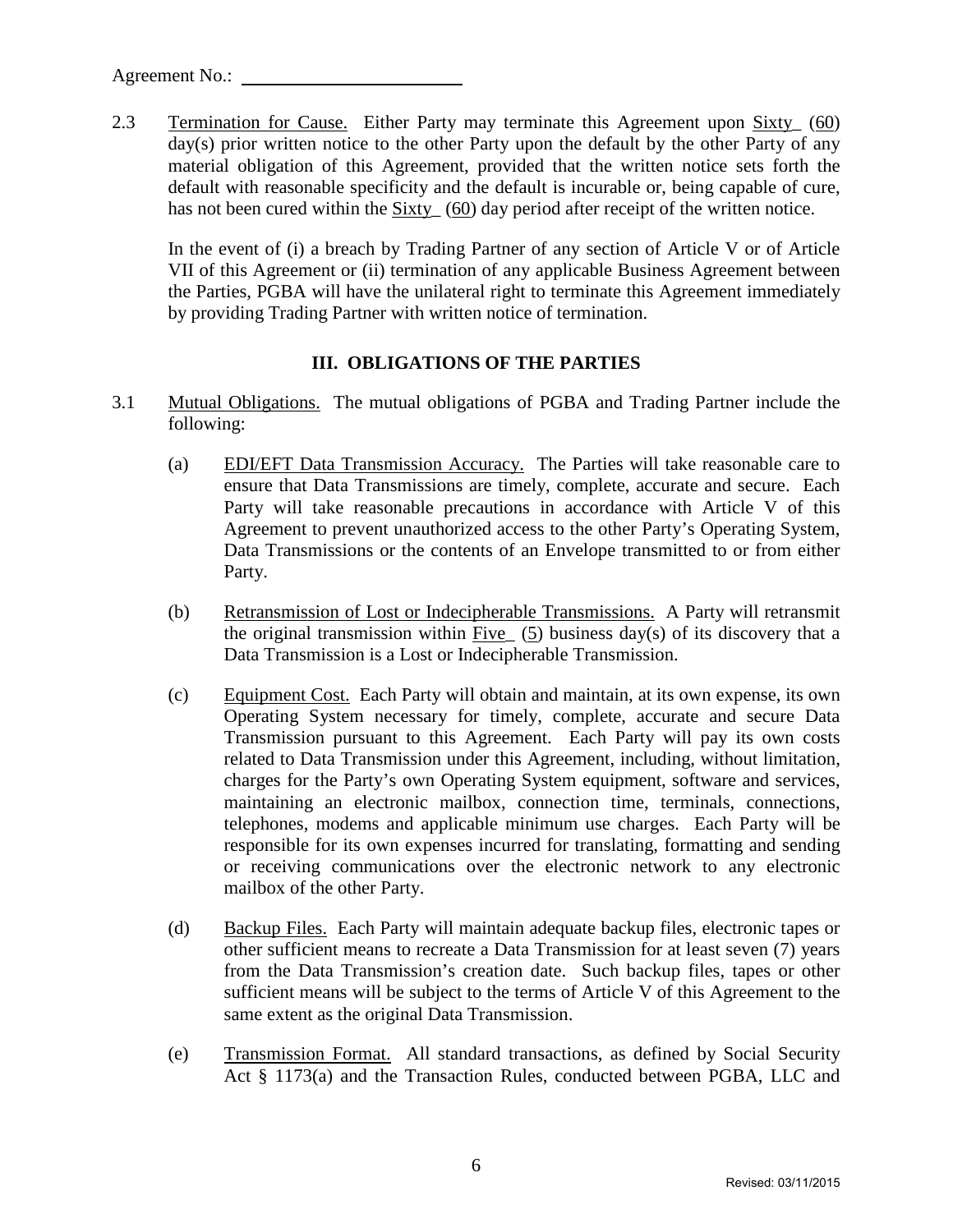Trading Partner or Business Associate, will only use code sets, data elements and formats specified by the Transaction Rules.

All other Data Transmissions conducted between PGBA, LLC and Trading Partner or Business Associate will use the code sets, data elements and formats specified in Exhibit B of this Agreement.

- (f) Testing. Prior to the initial Data Transmission, each Party will test and cooperate with the other Party in testing each Party's Operating System to ensure the accuracy, timeliness, completeness and confidentiality of each Data Transmission.
- (g) EFT Payments. Trading Partner may elect to receive EFT payment on claims submitted to PGBA for services that Trading Partner furnishes or supplies that Trading Partner sells to an Individual. Trading Partner will make this election by forwarding to PGBA a complete, executed Electronic Funds Transfer Rider ("EFT Rider") and EFT Rider Appendix to provide PGBA, LLC with banking and administrative information necessary for PGBA, LLC to transfer funds electronically to Trading Partner. Each Party will be responsible for its own EFT expenses.

Trading Partner will submit to PGBA, LLC a complete, executed EFT Rider and EFT Rider Appendix at least Ninety\_ (90) days prior to the desired EFT commencement. PGBA, LLC and Trading Partner will undertake and complete testing and verification procedures prior to the actual commencement of EFT and electronic transmission of associated remittance information. The complete and executed EFT Rider and EFT Rider Appendix will be incorporated into and supplement this Agreement with respect to all EFT between PGBA, LLC and Trading Partner. The terms of this Agreement will control any conflict that may arise between the EFT Rider and this Agreement.

- (h) Data and Data Transmission Security. PGBA, LLC and Trading Partner will employ security measures necessary to protect Data and Data Transmissions between them, including authentication, encryption, password use, or other security measures in compliance with Social Security Act § 1173(d) and any HHS implementing regulations or guidelines and as set forth in Article V of this Agreement. Unless PGBA and Trading Partner agree otherwise, the recipient of Data or Data Transmission will use at least the same level of protection for any subsequent transmission as was used for the original transmission.
- (i) National Standard Identifiers. PGBA, LLC and Trading Partner will use National Standard Identifiers in all Data and Data Transmissions conducted between the Parties no later than PGBA's compliance date with any National Standard Identifier adopted by HHS through regulations implementing the Health Insurance Portability and Accountability Act of 1996.
- (j) Security Access Codes. The Security Access Codes that PGBA, LLC issues to Trading Partner will, when affixed to Data Transmissions, be legally sufficient to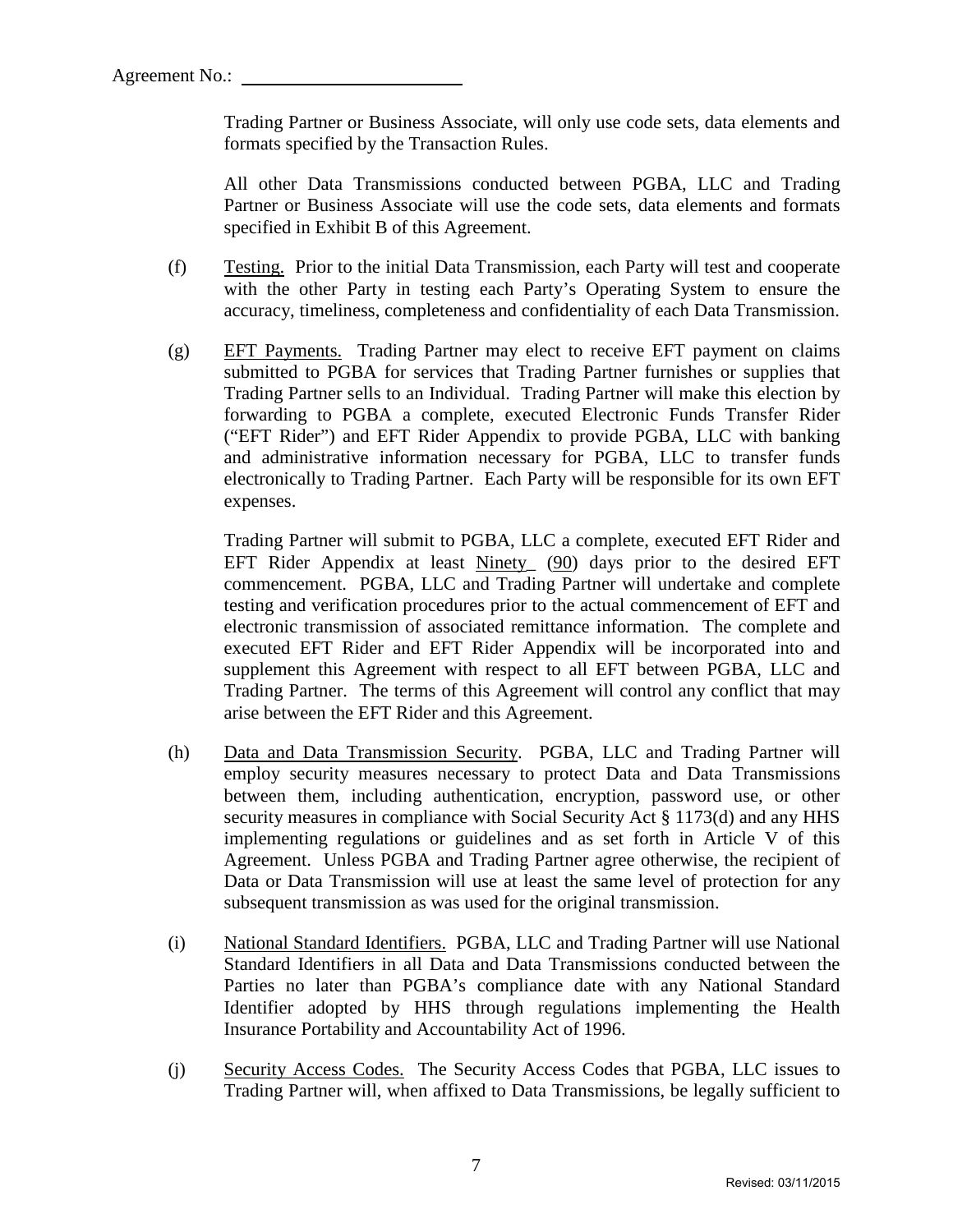verify the identity of the transmitter and to authenticate the Data Transmission, thereby establishing the Data Transmission's validity. Data Transmissions having a Security Access Code affixed to them will be deemed to have been "written" or "signed" by the sender. Computer printouts of the information contained in such correspondence and documents that have been electronically or magnetically recorded and kept in the normal course of the sender's or receiver's business will be considered original business records admissible in any judicial, arbitration, mediation or administrative proceeding to the same extent and under the same conditions as other business records originated and maintained in documentary form.

- 3.2 Trading Partner Obligations. Trading Partner will:
	- (a) Not copy, reverse engineer, disclose, publish, distribute, alter or use Data, Data Transmission or Envelope for any purpose other than for which PGBA, LLC has specifically authorized Trading Partner under the terms of this Agreement.
	- (b) Not obtain access by any means to Data, Data Transmission, Envelope, or PGBA's Operating System for any purpose other than as PGBA, LLC has specifically granted Trading Partner access under this Agreement. In the event that Trading Partner receives Data or Data Transmissions not intended for Trading Partner, Trading Partner will immediately notify PGBA, LLC and make arrangements to retransmit or otherwise return the Data or Data Transmission to PGBA, LLC. After such retransmission or return, Trading Partner will immediately delete the Data and Data Transmission from its Operating System.
	- (c) Protect and maintain the confidentiality of Security Access Codes issued to Trading Partner by PGBA, LLC.
	- (d) Limit disclosure of Security Access Codes to authorized personnel on a need-toknow basis.
	- (e) Provide PGBA, LLC in writing all information requested in Exhibit A to this Agreement not later than Trading Partner's execution of this Agreement. While this Agreement is in effect, Trading Partner will notify PGBA, LLC in writing within Twenty (20) business days of any material change in the information on Exhibit A to this Agreement.
- 3.3 PGBA Obligations. PGBA, LLC will:
	- (a) Make available to Trading Partner, via electronic means, Data and Data Transmissions for which this Agreement grants Trading Partner access or authorization, or as provided by law.
	- (b) Provide Trading Partner with at least Ninety\_ (90) days prior written notice of any change or addition to the code sets, data elements or formats for Data Transmissions set forth in Section 3.1(e) and Exhibit B of this Agreement.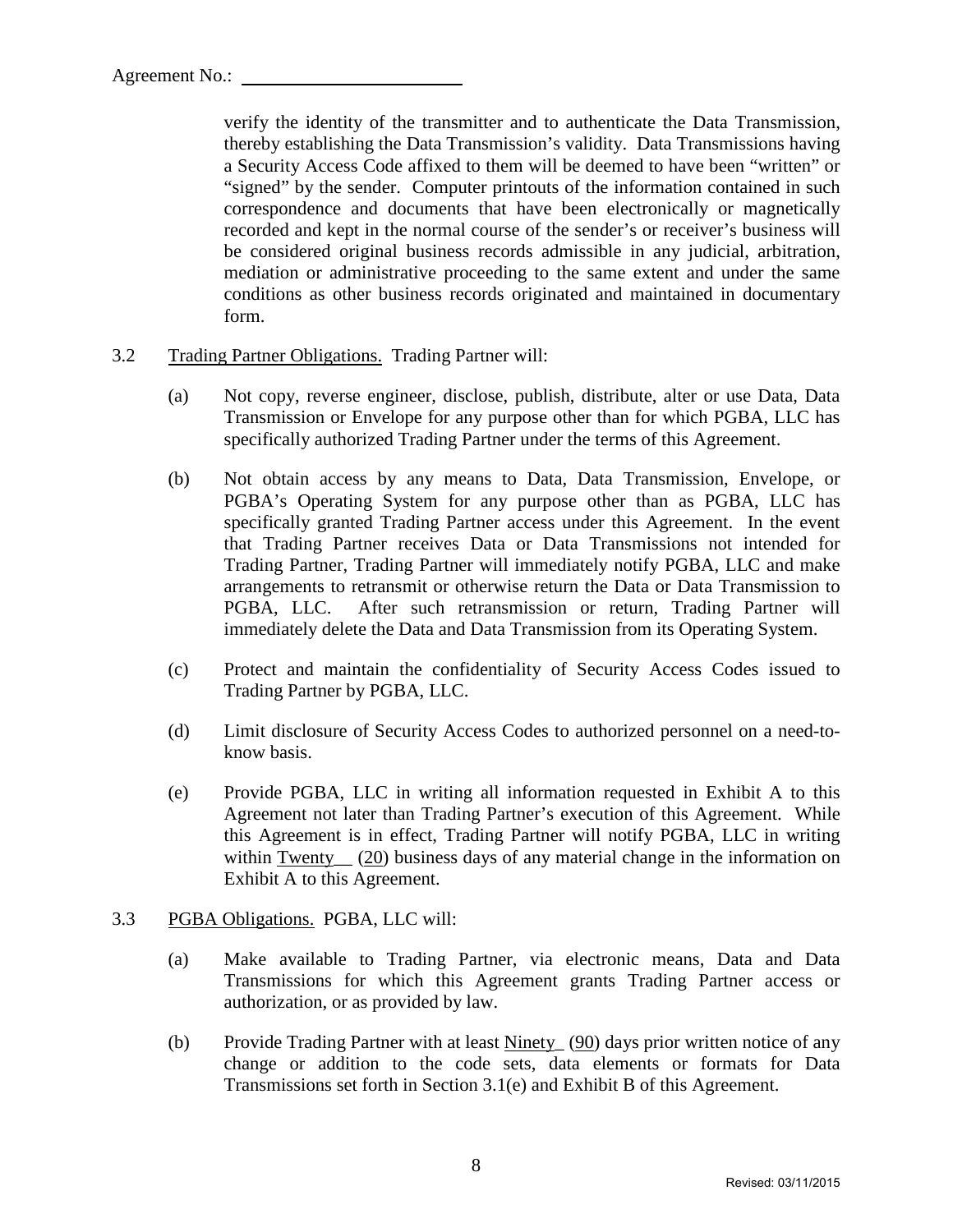(c) Provide Trading Partner with Security Access Codes that will allow Trading Partner access to PGBA's Operating System. PGBA, LLC reserves the right to change Security Access Codes at any time and in such manner as PGBA, LLC, in its sole discretion, deems necessary.

# **IV. BUSINESS ASSOCIATES**

- 4.1 Business Associate Obligations. Trading Partner will ensure that Business Associate will be bound by the mutual obligations of the Parties set forth in Section 3.1 and Trading Partner's obligations set forth in Section 3.2, even though Business Associate is not a signatory to this Agreement.
- 4.2 Responsibility for Business Associates. Trading Partner is liable to PGBA, LLC for any act, failure, or omission of Business Associate with which Trading Partner contracts or that Trading Partner uses to receive, transmit, store or process Data or Data Transmissions or perform related activities, as though the act, failure or omission were that of Trading Partner.
- 4.3 Notices Regarding Business Associates. Trading Partner will, prior to commencement of Business Associate's services in connection with this Agreement, submit a complete, executed Trading Partner Business Associate Authorization Rider ("Business Associate Rider") designating each Business Associate authorized to send or receive Data or Data Transmissions to or from PGBA on Trading Partner's behalf. Trading Partner will notify PGBA at least Sixty (60) days prior to the date of any material change to the information contained in the Business Associate Rider. The Business Associate Rider will be effective and incorporated into this Agreement on the date it is received by PGBA, LLC. Trading Partner's designation of any Business Associate for purposes of performing services in connection with this Agreement is subject to PGBA's approval. PGBA, LLC will not unreasonably withhold approval of Trading Partner's designated Business Associates.

# **V. CONFIDENTIALITY AND SECURITY**

- 5.1 Data Security. Trading Partner will maintain adequate security procedures to prevent unauthorized access to Data, Data Transmissions, Security Access Codes, Envelope, backup files, Source Documents or PGBA's Operating System. Trading Partner will immediately notify PGBA, LLC of any unauthorized attempt to obtain access to or otherwise tamper with Data, Data Transmissions, Security Access Codes, Envelope, backup files, Source Documents or PGBA's Operating System.
	- (a) Confidential Health Information. Trading Partner will comply with all applicable Privacy Statutes and Regulations, guidelines and health care industry customs concerning treatment of Confidential Health Information.
	- (b) Proprietary Information. Trading Partner will treat PGBA's Proprietary Information obtained or learned in connection with this Agreement as confidential and will not use PGBA's Proprietary Information for Trading Partner's own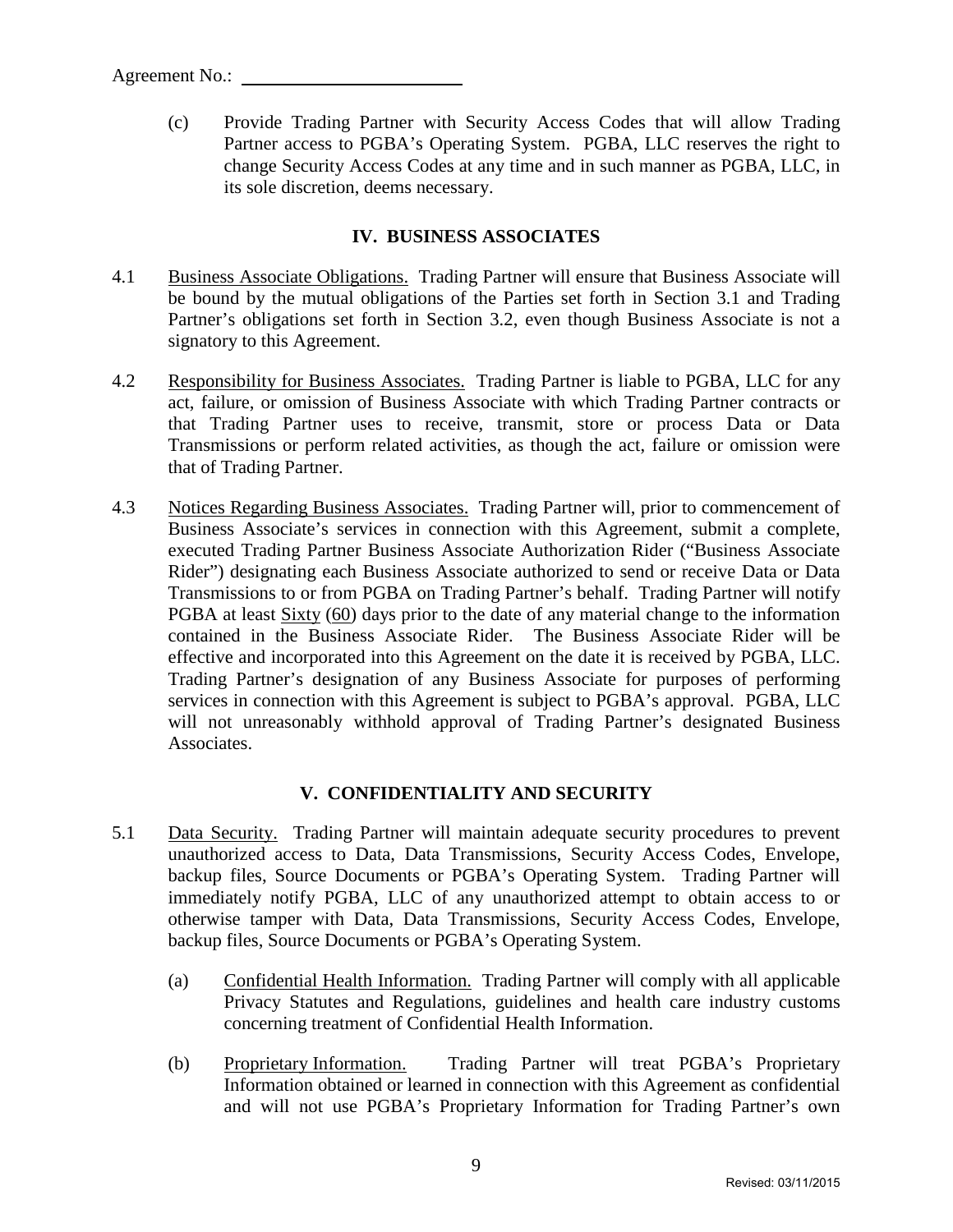commercial benefit or any other purpose not authorized in this Agreement. Trading Partner will safeguard PGBA's Proprietary Information against unauthorized disclosure and use.

- (c) Notice of Unauthorized Disclosures and Uses. Trading Partner will promptly notify PGBA of any unlawful or unauthorized use or disclosure of Confidential Health Information or PGBA's Proprietary Information that comes to Trading Partner's attention and will cooperate with PGBA in the event that any litigation arises concerning the unlawful or unauthorized disclosure or use of Confidential Health Information or PGBA's Proprietary Information.
- 5.2 Operating Systems Security. Each Party will develop, implement and maintain measures necessary to ensure the security of each Parties' own Operating System and each Parties' records relating to its Operating System. Each Party will document and keep current its security measures. Each Party's security measures will include, at a minimum, the requirements and implementation features set forth in Social Security Act § 1173(d) and all applicable HHS implementing regulations.

#### **VI. RECORDS RETENTION AND AUDIT**

- 6.1 Records Retention. Trading Partner will maintain complete, accurate and unaltered copies of all Source Documents from all Data Transmissions it receives from PGBA, LLC for not less than seven (7) years from the date that Trading Partner receives them. All retained records will be subject to the same security measures as Data and Data Transmissions.
- 6.2 Trade Data Log. PGBA and Trading Partner will each establish and maintain a Trade Data Log to record all Data Transmissions between the Parties during the term of this Agreement. Each Party will take necessary and reasonable steps to ensure that its Trade Data Log constitutes a complete, accurate, and unaltered record of each Data Transmission between the Parties. Each Party will retain Data Transmission records for not less than Twelve (12) month(s) following the date of a Data Transmission. Each Party will maintain its Trade Data Log on computer media or other suitable means that permit timely retrieval and presentation in readable form.
- 6.3 Right to Audit. PGBA, LLC will have the right to audit relevant Trading Partner business records, Trading Partner's Trade Data Log, Trading Partner's Operating System and Business Associate as PGBA, LLC, in its sole discretion, deems necessary to ensure compliance with this Agreement.
- 6.4 Government Requests for Information. Trading Partner will notify PGBA, LLC immediately upon Trading Partner's receipt of any request from a government authority for information or documents relating to this Agreement, except to the extent such notification is prohibited by law.

#### **VII. REPRESENTATIONS AND WARRANTIES**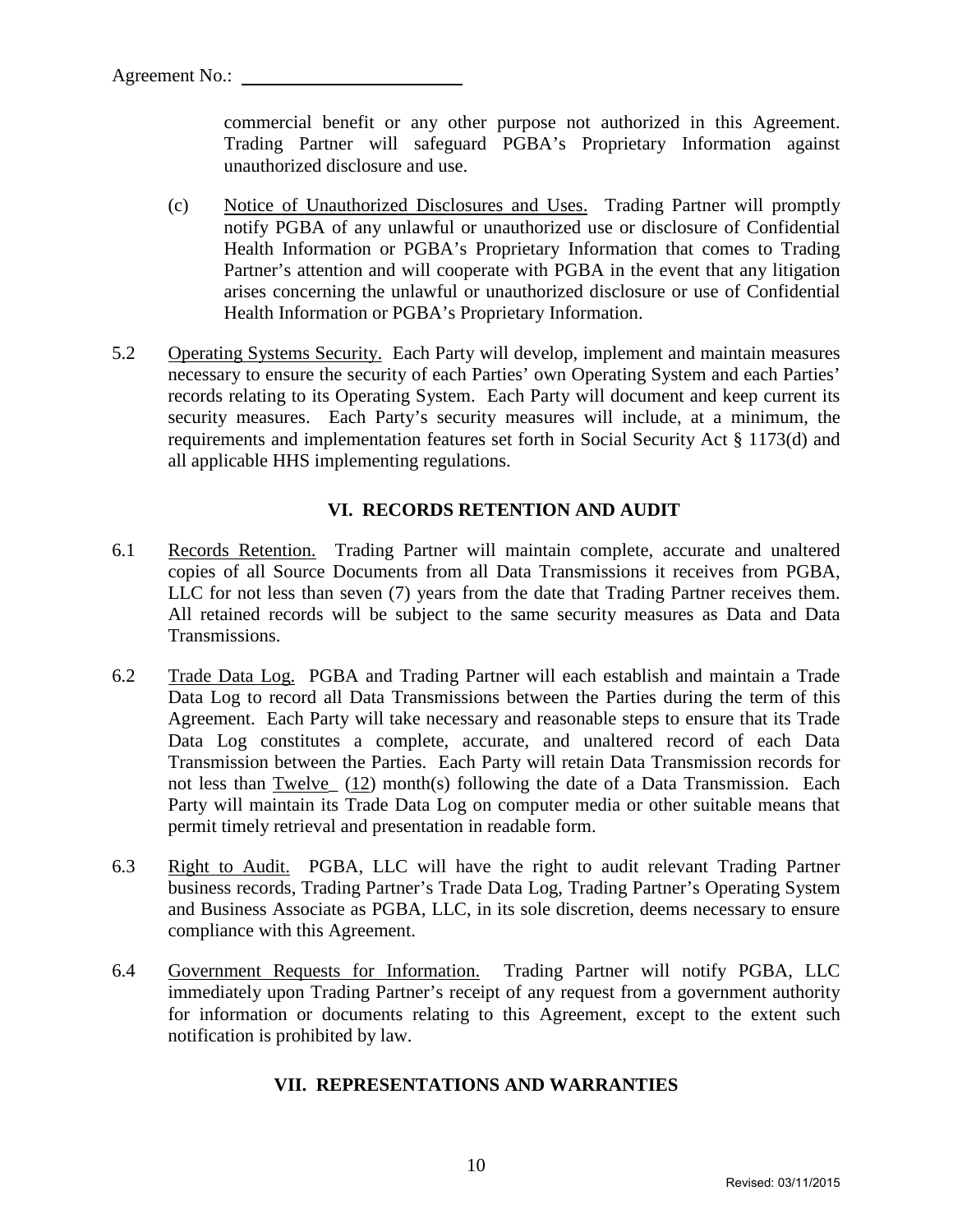- 7.1 Government Programs. Trading Partner represents and warrants that:
	- (a) Neither the United States government, any state or local government, nor any prime contractor, subcontractor or other person has notified Trading Partner, either orally or in writing, that Trading Partner has breached or violated any law, certification, representation, clause, provision or requirement pertaining to or involving any government contract or government subcontract that has resulted or may result in Trading Partner being charged with a criminal offense;
	- (b) No termination for convenience, termination for default, cure notice or show cause notice is currently in effect or threatened against Trading Partner by the United States government or any state or local government;
	- (c) Neither Trading Partner nor any of its directors, officers, employees or agents are or have been under criminal investigation or indictment by any government entity;
	- (d) Trading Partner has not been debarred or suspended from participation in the award of contracts with any government entity (excluding for this purpose ineligibility to bid on certain contracts due to generally applicable bidding requirements);
	- (e) There exists no fact or circumstance that would warrant the institution of suspension or debarment proceedings or the finding of nonresponsibility or ineligibility on the part of Trading Partner or any director, officer or employee of Trading Partner; and
	- (f) No payment has been made by Trading Partner or by any person on behalf of Trading Partner in connection with any government contract or government subcontract in violation of or requiring disclosure pursuant to the Foreign Corrupt Practices Act, as amended (15 U.S.C. §§ 78dd-1, 78dd-2).
- 7.2 Legal Compliance. Trading Partner will use reasonable efforts to comply, and to cause Trading Partner's directors, officers, employees and Business Associate to comply, in all material respects with all requirements of all laws pertaining to government contracts or government subcontracts, the violation of which may result in Trading Partner or its directors, officers or employees, or other persons being charged with a criminal offense. For purposes of this Section 7.2, "laws" mean all applicable statutes, laws, rules, regulations, permits, decrees, injunctions, judgments, orders, rulings, determinations, writs and awards.
- 7.3 Warranties Regarding Business Associates. Trading Partner warrants that Business Associate will make no changes in the Data content of Data Transmissions or the contents of an Envelope. Trading Partner further warrants that Trading Partner will advise Business Associate of this Agreement and that Business Associate will comply in all respects with the terms of this Agreement.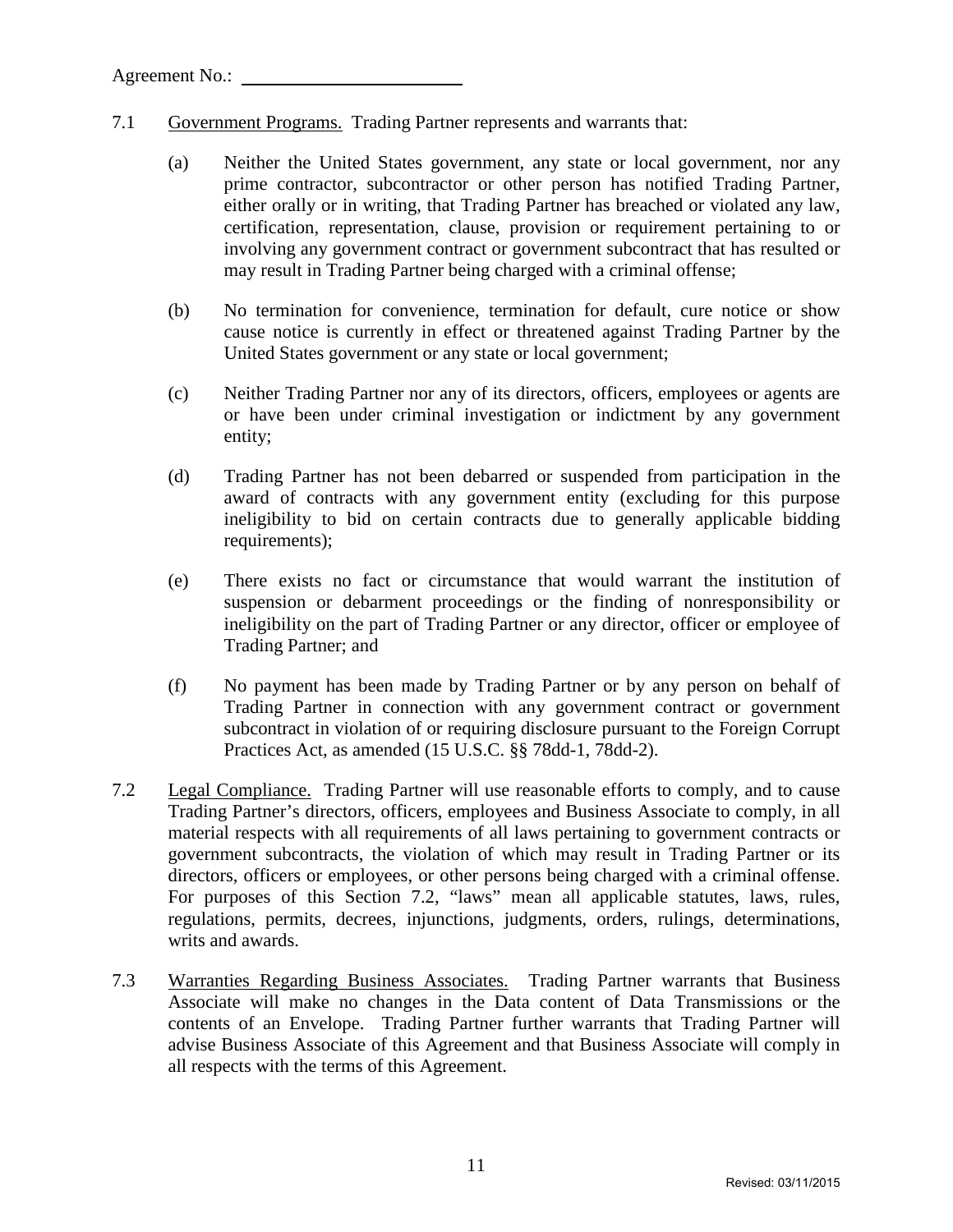- 7.4 Notice of Violations. Trading Partner will notify PGBA, LLC in writing within Twenty (20) business days of obtaining knowledge of any criminal investigation, indictment, information or charge by any governmental entity (or communications indicating that the same may be contemplated) related to Trading Partner or any of Trading Partner's directors, officers, employees, vendors, agents or Business Associate.
- 7.5 Right to Terminate. If, during the term of this Agreement, Trading Partner, any of its related business entities or any of its officers, directors, managing employees or Business Associate is:
	- (a) charged with a criminal offense relating to one or more government contracts or government subcontracts or to federal health care programs (as defined in Social Security Act § 1128B(f));
	- (b) listed by a federal agency as debarred, proposed for debarment, or suspended; or
	- (c) otherwise excluded from federal program participation, including exclusion from participation in a federal health care program (as defined in the Social Security Act § 1128B(f));

PGBA, LLC will have the right to terminate this Agreement by written notice to Trading Partner.

#### **VIII. INDEMNIFICATION**

- 8.1 Indemnification of PGBA, LLC. Trading Partner will indemnify, defend and hold PGBA, LLC harmless from any and all claims, actions, damages, liabilities, costs, or expenses, including, without limitation, reasonable attorneys' fees, arising out of any act or omission of Trading Partner, Business Associate, or their respective employees, subcontractors or other persons in the performance of this Agreement. PGBA, LLC will have the option at its sole discretion to employ attorneys to defend any such claim, action or proceeding arising out of these acts or omissions, the costs and expenses of which will be Trading Partner's responsibility. PGBA, LLC will provide Trading Partner with timely notice of the existence of such action. Trading Partner will provide information, documents and other cooperation as reasonably necessary to assist PGBA, LLC in establishing its defenses to such action.
- 8.2 Breach of Warranties. Trading Partner will indemnify and hold PGBA, LLC harmless from and against any and all liability resulting from:
	- (a) any misrepresentation in Trading Partner's representations and warranties in Article VII of this Agreement;
	- (b) Trading Partner's failure to notify PGBA, LLC as required in Section 7.4 of this Agreement; or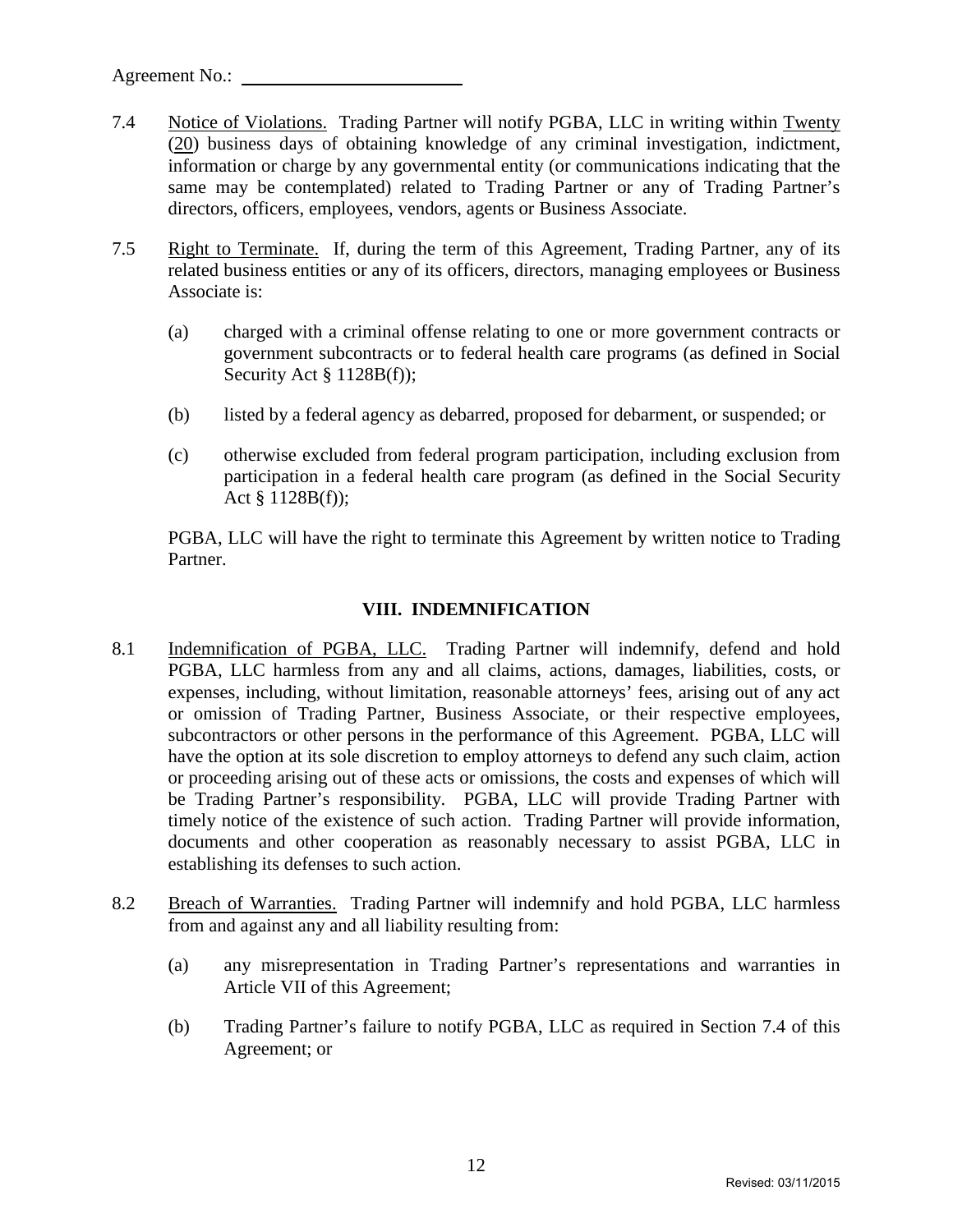- (c) actual exclusion during the term of this Agreement from any federal health care program (as defined in the Social Security Act § 1128B(f)).
- 8.3 Participation in Actions. PGBA, LLC reserves the right, at its option and expense, to participate in the defense of any suit or action brought against Trading Partner or Business Associate arising out of any act or omission in connection with this Agreement.
- 8.4 Dispute Assistance. Each Party will reasonably cooperate in providing necessary assistance to the other Party when the other Party is actively involved in a dispute with a third party concerning Data Transmissions that either are or reasonably could be the source of litigation with that third party.
- 8.5 Limitation of Liability. Except claims or causes of action related to Trading Partner's actual or alleged breach of Article V of this Agreement or fraud by Trading Partner, neither Party will be liable for any special, incidental, indirect, exemplary or consequential damages resulting from any claim or cause of action arising out of any delay, omission or error in any Data Transmission or the other Party's performance or failure to perform in accordance with the terms of this Agreement, including, without limitation, loss of use, revenues, profits or savings, even if a Party has been advised in advance of the possibility of such damages.

#### **IX. MISCELLANEOUS**

- 9.1 Notices. Any notice pertaining to this Agreement will be in writing. Notice will be deemed given when personally delivered to the Party's authorized representative listed below, or sent by means of a reputable overnight courier or by certified mail, postage prepaid, return receipt requested. A notice sent by overnight courier or by certified mail will be deemed given on the date of receipt or refusal of receipt. All notices will be addressed to the appropriate Party as follows:
	- To: PGBA, LLC

To:

Government Programs Electronic Data Interchange Department, FC-DEC

| PO Box 202007           |                                                      |  |  |
|-------------------------|------------------------------------------------------|--|--|
| Florence SC 29502-2007  |                                                      |  |  |
|                         |                                                      |  |  |
|                         |                                                      |  |  |
|                         |                                                      |  |  |
| (Trading Partner)       |                                                      |  |  |
|                         |                                                      |  |  |
| (Address)               |                                                      |  |  |
| (City, State, Zip Code) |                                                      |  |  |
| Attn:                   | <u> 1989 - Andrea Stadt Britain, marwolaeth a bh</u> |  |  |
|                         |                                                      |  |  |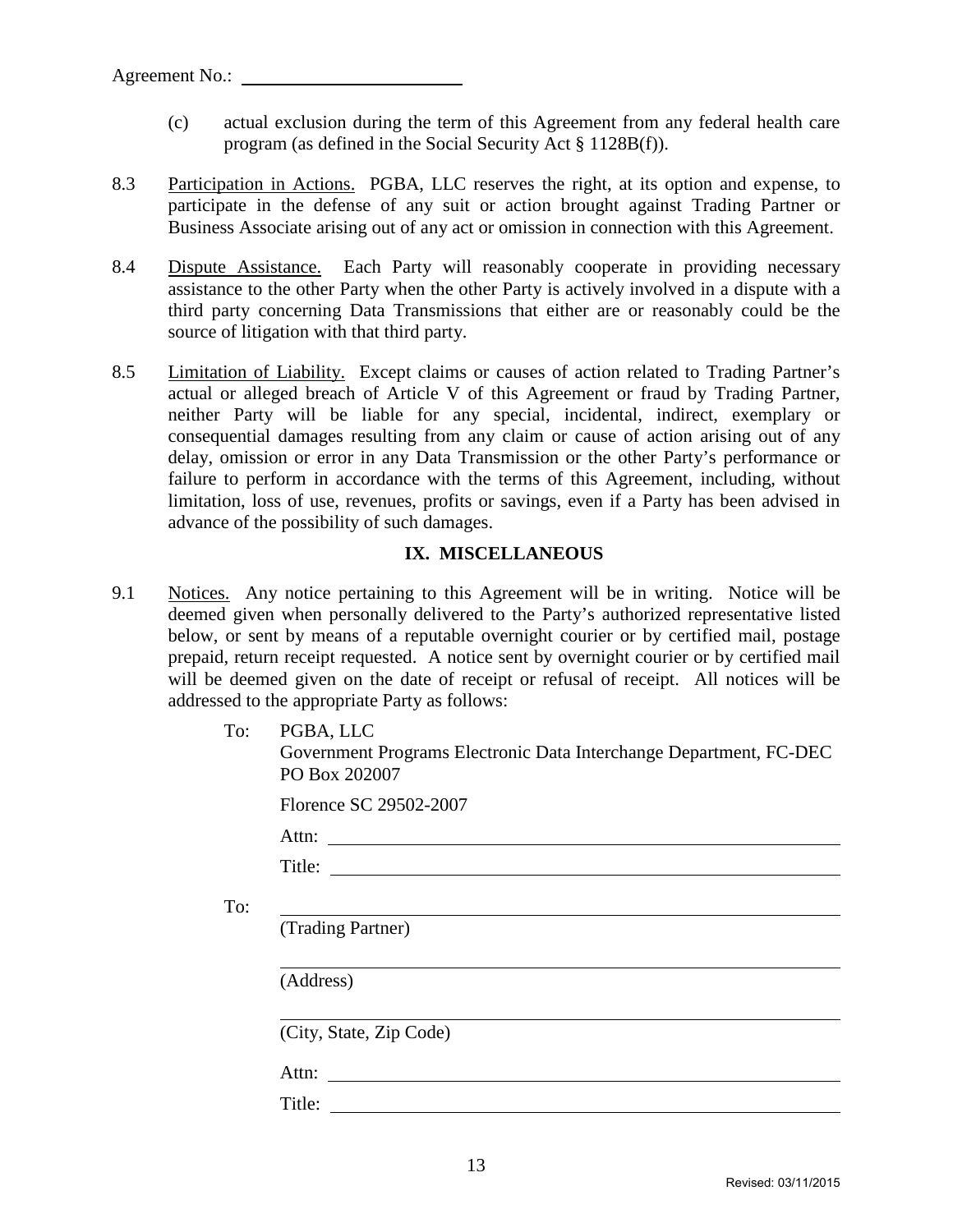- 9.2 Amendments. This Agreement may not be changed or modified except by an instrument in writing signed by each Party's authorized representative.
- 9.3 Choice of Law. This Agreement and the Parties' rights and obligations hereunder are governed by and will be construed under the laws of the State of South Carolina.
- 9.4 Dispute Resolution. The Parties will work together in good faith to resolve any dispute or alleged breach of this Agreement within a reasonable period of time by using a mutually agreed alternative dispute resolution technique prior to resorting to litigation. This provision does not apply to actions by either Party that are the subject of immediate termination under this Agreement or to disputes involving fraud or breach of the requirements of Article V of this Agreement, in which case a Party will be free to seek available remedies in any appropriate forum at any time.
- 9.5 Assignment of Rights and Delegation of Duties. This Agreement is binding upon and inures to the benefit of the Parties and their respective successors and assigns. PGBA, LLC retains the right to assign or delegate any of its rights or obligations hereunder to any of its wholly owned subsidiaries, affiliates or successor companies. Otherwise, neither Party may assign its rights or delegate its obligations under this Agreement without the prior written consent of the other Party, which consent will not be unreasonably withheld or delayed.
- 9.6 Relationship of PGBA, LLC to Blue Cross Blue Shield of South Carolina, BCBSSC. This Agreement constitutes a contract between Trading Partner and PGBA, LLC. PGBA, LLC is a subsidiary of BCBSSC. PGBA, LLC is not contracting as the agent of BCBSSC. Trading Partner has not entered into this Agreement based upon representations by any person other than PGBA, LLC, and no person, entity or organization other than PGBA, LLC will be held accountable or liable to Trading Partner for any of PGBA's obligations to Trading Partner under this Agreement.
- 9.7 Force Majeure. Each Party will be excused from performance for any period of time during this Agreement that it is prevented from performing any obligation or service, in whole or in part, as a result of causes beyond its reasonable control and without its fault or negligence. Such acts include, without limitation, acts of God, strikes, lockouts, riots, acts of war, epidemics, governmental regulations imposed after the fact, fire, communication line failures, power failures, earthquakes, floods or other natural disasters. Delays in performance because of the occurrence of such events will automatically extend due dates for a period equal to the duration of such events. Such automatic extension will have no effect on the exercise of either Party's right of voluntary termination of this Agreement under Section 2.2 of this Agreement.
- 9.8 No Waiver. Failure or delay on the part of either Party to exercise any right, power, privilege or remedy in this Agreement will not constitute a waiver. No provision of this Agreement may be waived by either Party except in a writing signed by an authorized representative of the Party making the waiver.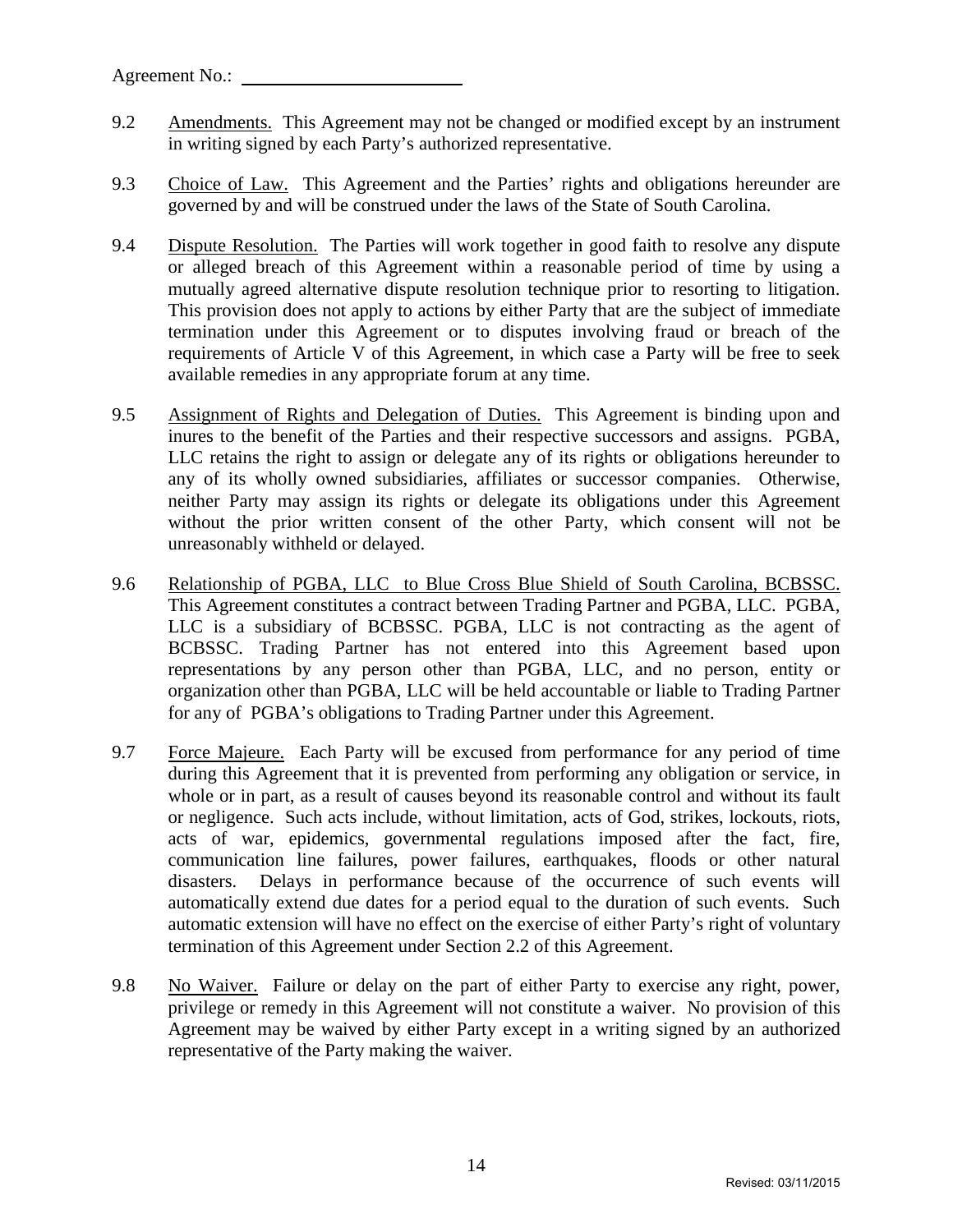- 9.9 No Agency. Nothing in this Agreement will place PGBA, LLC and Trading Partner in a relationship whereby either (i) is the principal or agent of the other for any purpose or (ii) has the authority to bind the other in any way.
- 9.10 Severability. The provisions of this Agreement are severable. If any provision of this Agreement is held or declared to be illegal, invalid or unenforceable, the remainder of the Agreement will continue in full force and effect as though the illegal, invalid or unenforceable provision had not been contained in the Agreement.
- 9.11 Entire Agreement. This Agreement, together with its Exhibits, any applicable Business Associate Rider, EFT Rider and other Riders and Amendments, constitutes the entire understanding between PGBA, LLC and Trading Partner with respect to the subject matter of this Agreement and supersedes and cancels all previous written or oral understandings, agreements, negotiations, commitments, and any other writing and communication by or between the Parties. In the event of any inconsistency between any provision of this Agreement and any provision of a Rider to this Agreement, the provision of this Agreement controls.
- 9.12 Automatic Amendment for Regulatory Compliance. This Agreement will automatically amend to comply with any final regulation or amendment to a final regulation adopted by HHS concerning the subject matter of this Agreement upon the effective date of the final regulation or amendment.
- 9.13 Survival. The provisions of Sections 3.1(d) and 3.2; Article V; Sections 6.1 and 6.2; and Article VIII will survive termination of this Agreement.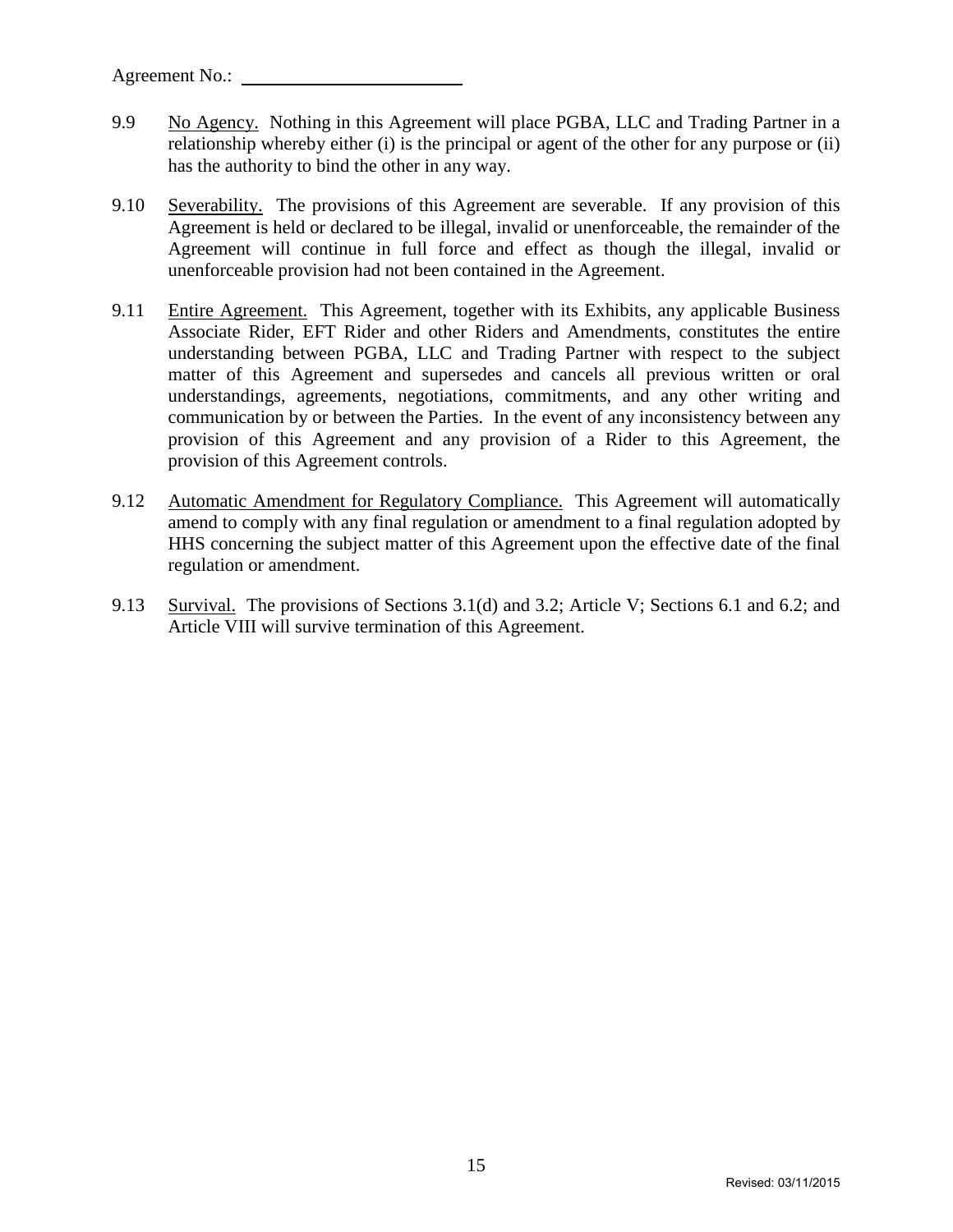#### **SIGNATURES**

The Parties will be bound by all the terms, provisions and conditions of this Agreement upon execution of the Agreement by each Party's authorized representative.

| Agreed to<br><b>TRADING PARTNER</b>           | Agreed to<br>PGBA, LLC       |
|-----------------------------------------------|------------------------------|
| By: $\qquad \qquad$                           | By: $\qquad \qquad$          |
|                                               |                              |
|                                               | Title:                       |
| Authorized Signature: _______________________ | Authorized Signature:        |
|                                               | 200 North Dozier Blvd        |
|                                               | Florence SC 29501            |
| Date:                                         | Date:                        |
|                                               | Contact:                     |
|                                               |                              |
| Telephone: ()                                 | $\text{Telephone: } (\_\_\)$ |

**PLEASE NOTE: Trading Partner must complete and return Exhibit A with this signed Electronic Trading Partner Agreement.**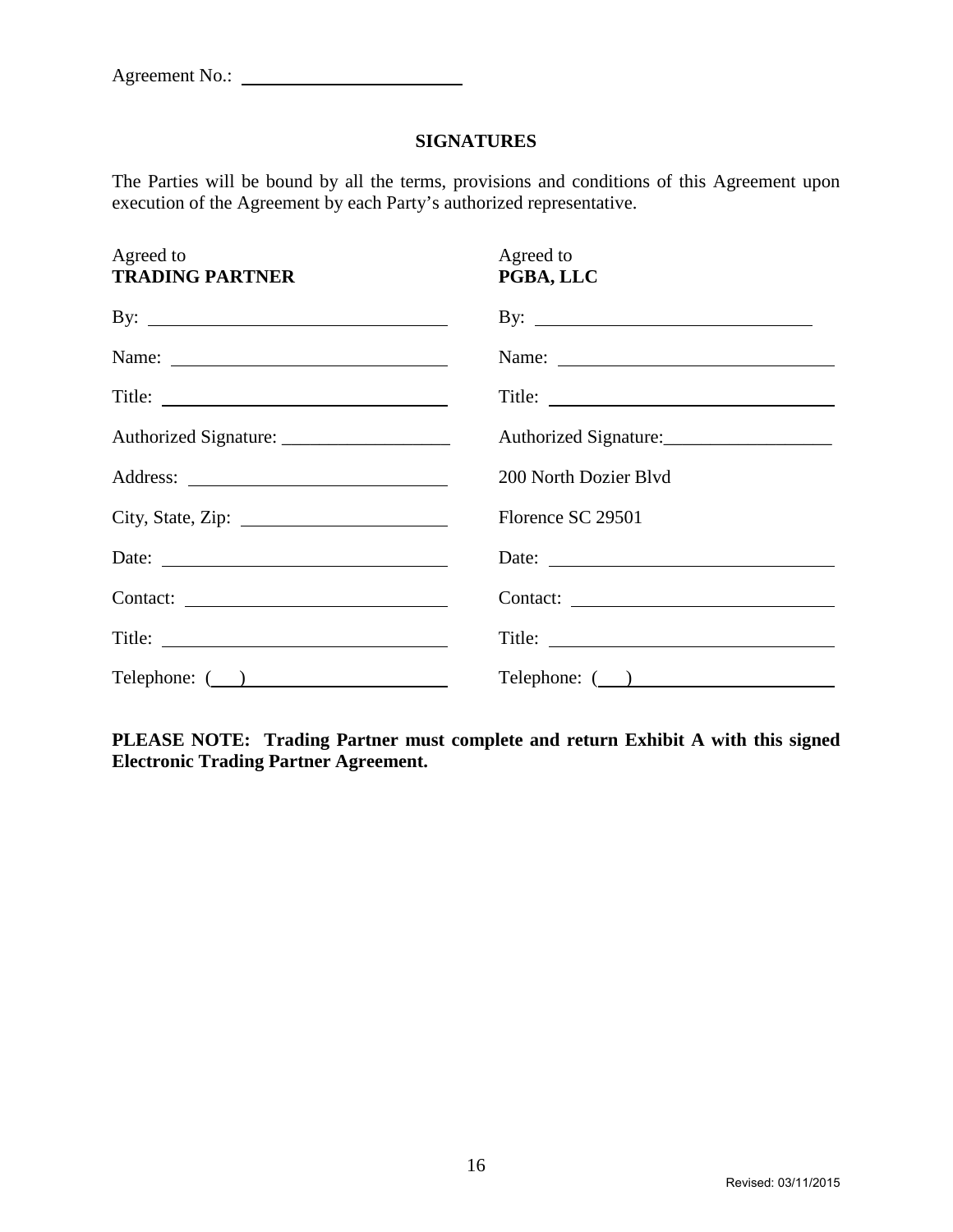# **EXHIBIT A TRADING PARTNER INFORMATION**

# **Trading Partner Information**

| Name: Name:                        |                                                                                                                                                                                                                                                                                                                                                                                                                                                                                                                                                                                                             |  |  |  |
|------------------------------------|-------------------------------------------------------------------------------------------------------------------------------------------------------------------------------------------------------------------------------------------------------------------------------------------------------------------------------------------------------------------------------------------------------------------------------------------------------------------------------------------------------------------------------------------------------------------------------------------------------------|--|--|--|
|                                    |                                                                                                                                                                                                                                                                                                                                                                                                                                                                                                                                                                                                             |  |  |  |
|                                    |                                                                                                                                                                                                                                                                                                                                                                                                                                                                                                                                                                                                             |  |  |  |
|                                    |                                                                                                                                                                                                                                                                                                                                                                                                                                                                                                                                                                                                             |  |  |  |
| $\text{Telephone: } ($ )           | $\boxed{\text{Tax ID:}\quad \textcolor{red}{\overbrace{\text{max} \text{ ID:}\quad \textcolor{blue}{\overbrace{\text{max} \text{ ID:}\quad \textcolor{blue}{\overbrace{\text{max} \text{ ID:}\quad \textcolor{blue}{\overbrace{\text{max} \text{ ID:}\quad \textcolor{blue}{\overbrace{\text{max} \text{ ID:}\quad \textcolor{blue}{\overbrace{\text{max} \text{ ID:}\quad \textcolor{blue}{\overbrace{\text{max} \text{ ID:}\quad \textcolor{blue}{\overbrace{\text{max} \text{ ID:}\quad \textcolor{blue}{\overbrace{\text{max} \text{ ID:}\quad \textcolor{blue}{\overbrace{\text{max} \text{ ID:}\quad$ |  |  |  |
|                                    |                                                                                                                                                                                                                                                                                                                                                                                                                                                                                                                                                                                                             |  |  |  |
|                                    |                                                                                                                                                                                                                                                                                                                                                                                                                                                                                                                                                                                                             |  |  |  |
| <b>Vendor Information</b>          |                                                                                                                                                                                                                                                                                                                                                                                                                                                                                                                                                                                                             |  |  |  |
| Name:                              |                                                                                                                                                                                                                                                                                                                                                                                                                                                                                                                                                                                                             |  |  |  |
|                                    |                                                                                                                                                                                                                                                                                                                                                                                                                                                                                                                                                                                                             |  |  |  |
|                                    |                                                                                                                                                                                                                                                                                                                                                                                                                                                                                                                                                                                                             |  |  |  |
| Contact:                           |                                                                                                                                                                                                                                                                                                                                                                                                                                                                                                                                                                                                             |  |  |  |
| $\text{Telephone: } ($ )           | $\boxed{\text{Tax ID:}\ \_\_\_\_\_}$                                                                                                                                                                                                                                                                                                                                                                                                                                                                                                                                                                        |  |  |  |
|                                    |                                                                                                                                                                                                                                                                                                                                                                                                                                                                                                                                                                                                             |  |  |  |
| <b>Billing Service Information</b> |                                                                                                                                                                                                                                                                                                                                                                                                                                                                                                                                                                                                             |  |  |  |
| Name:                              |                                                                                                                                                                                                                                                                                                                                                                                                                                                                                                                                                                                                             |  |  |  |
|                                    |                                                                                                                                                                                                                                                                                                                                                                                                                                                                                                                                                                                                             |  |  |  |
|                                    |                                                                                                                                                                                                                                                                                                                                                                                                                                                                                                                                                                                                             |  |  |  |
|                                    |                                                                                                                                                                                                                                                                                                                                                                                                                                                                                                                                                                                                             |  |  |  |
| Telephone: ( )                     | Tax ID: $\qquad \qquad \qquad$                                                                                                                                                                                                                                                                                                                                                                                                                                                                                                                                                                              |  |  |  |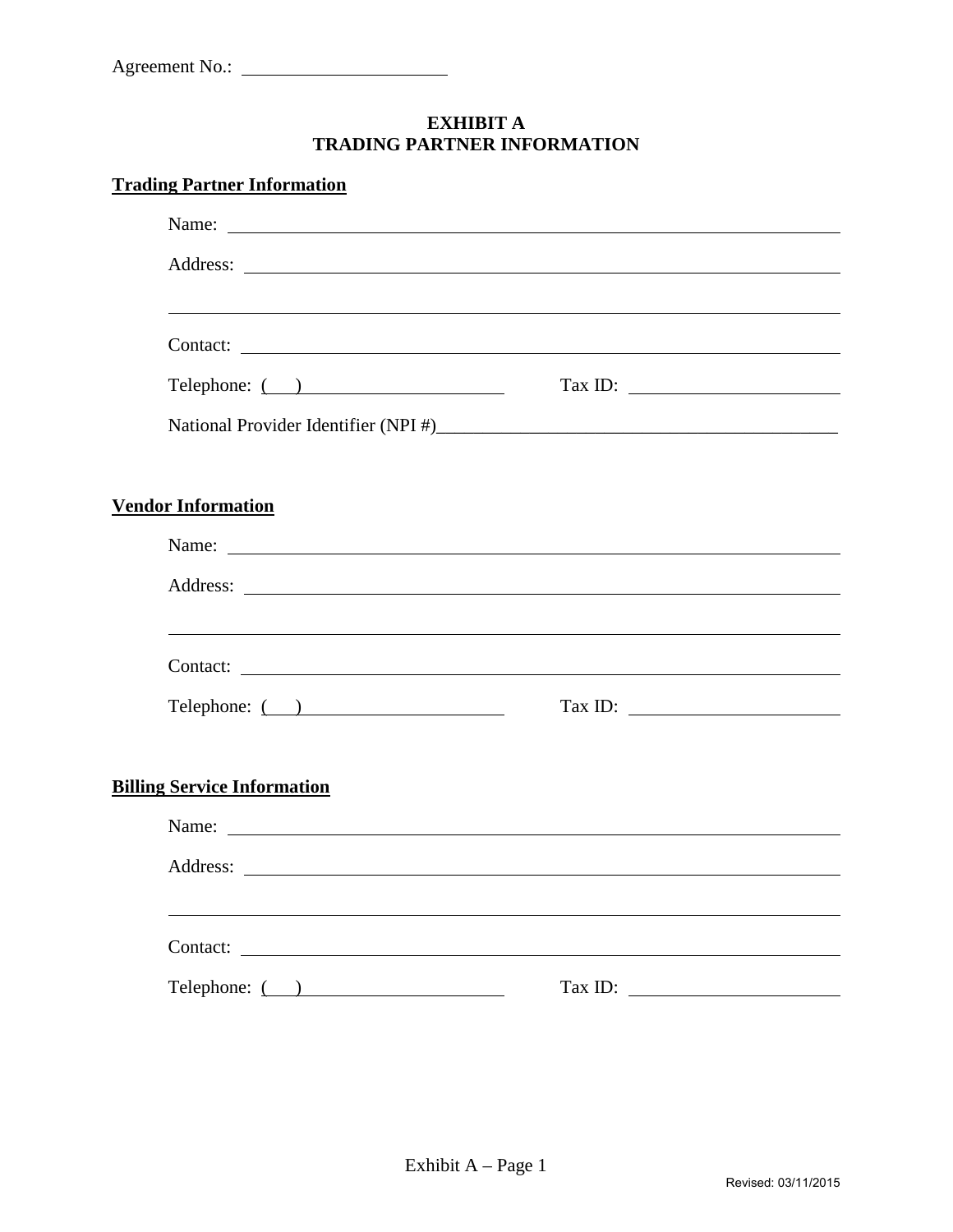# **Clearinghouse Information**

| Address:                                                                                                                                         |                          |
|--------------------------------------------------------------------------------------------------------------------------------------------------|--------------------------|
|                                                                                                                                                  |                          |
| Telephone: ()                                                                                                                                    | $\boxed{\text{Tax ID:}}$ |
| <b>Means of Electronic Access</b> (please check one):                                                                                            |                          |
| $\Box$ Asynchronous<br>$\Box$ Synchronous<br>$\Box$ Direct Data Entry (DDE)<br>$\Box$ Magnetic Tape/Cartridge<br>$\Box$ Network Data Mover (NDM) |                          |

Modem Baud Rate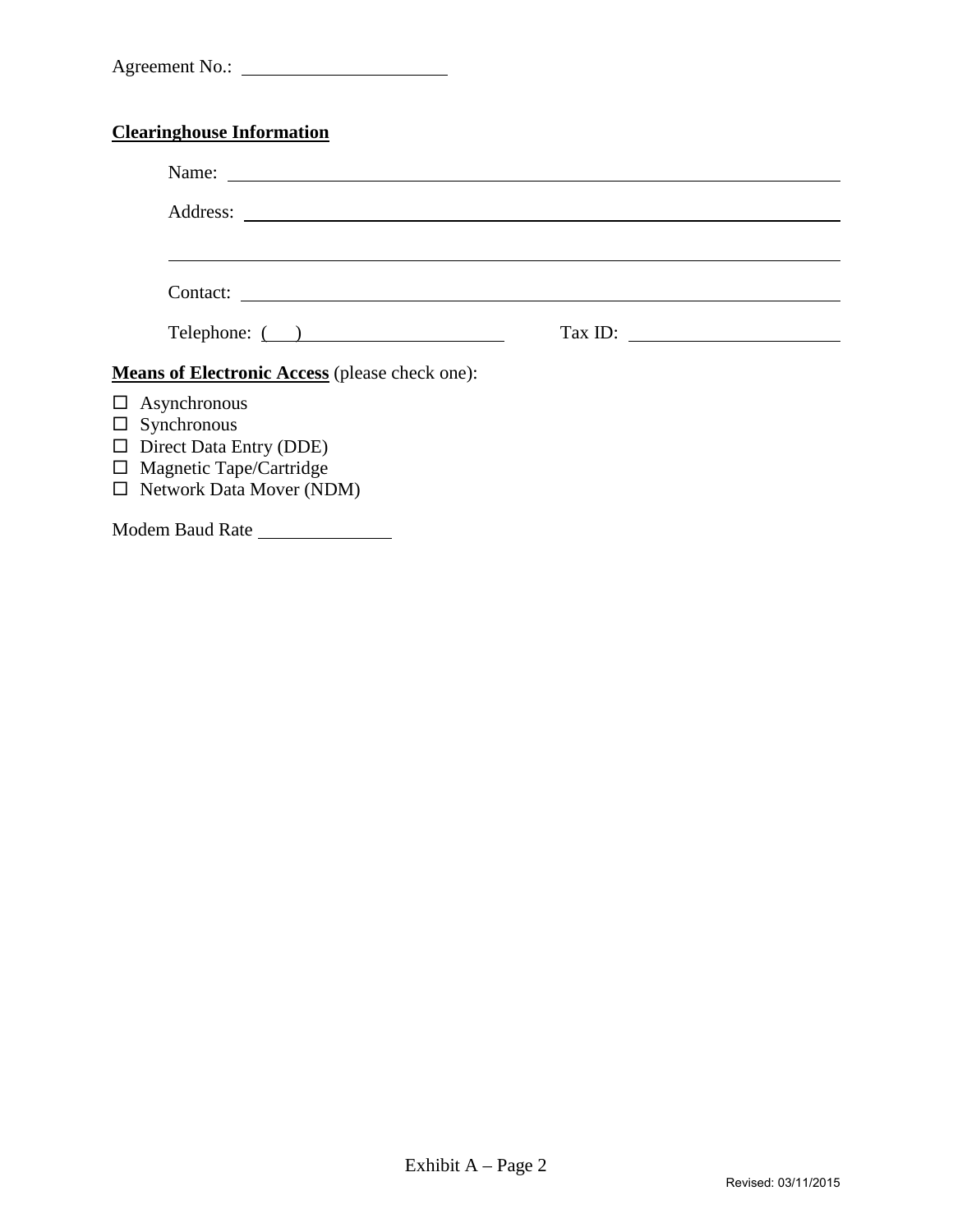#### **EXHIBIT B EDI STANDARDS**

- **I. Standard Formats for Data Transmissions.** PGBA, LLC, Trading Partner and Business Associate will send and receive Data Transmissions involving the standard transactions established by the Transaction Rules in compliance with the Transaction Rules as follows:
	- (a) Health Care Claim or Equivalent Encounter Information:
		- (1) Professional or Institutional health care claim—ASC X12N 837, Version 5010 (05/2006).
		- (2) Retail pharmacy claim—National Council for Prescription Drug Programs ("NCPDP") equivalent NCPDP Batch Standard Batch Implementation Guide, Version 1 Release 1 (01/2000) with the claim information using the Telecommunications Standard Implementation Guide, Version 5 Release 1 (9/99).
	- (b) Coordination of Benefits:
		- (1) Professional or Institutional health care claim—ASC X12N 837, Version 5010 (05/2006).
		- (2) Retail pharmacy claim—National Council for Prescription Drug Programs ("NCPDP") equivalent NCPDP Batch Standard Batch Implementation Guide, Version 1 Release 1 (01/2000) with the claim information using the Telecommunications Standard Implementation Guide, Version 5 Release 1 (9/99).
	- (c) Health Care Claim Payment / Advice—ASC X12N 835, Version 5010 (05/2006).
	- (d) Health Care Claim Status Request and Response—ASC X12N 276/277, Version 5010 (05/2006).
	- (e) Referral Certification and Authorization Request and Response—ASC X12N 278, Version 5010 (05/2006).
	- (f) Health Care Eligibility Benefit Inquiry and Response—ASC X12N 270/271, Version 5010 (05/2006).
	- (g) Benefit Enrollment and Maintenance—ASC X12N 834, Version 5010 (05/2006).
- **II. EDI Communication Protocols.** PGBA, LLC and Trading Partner or Business Associate will send and receive Data Transmissions in accordance with the EDI